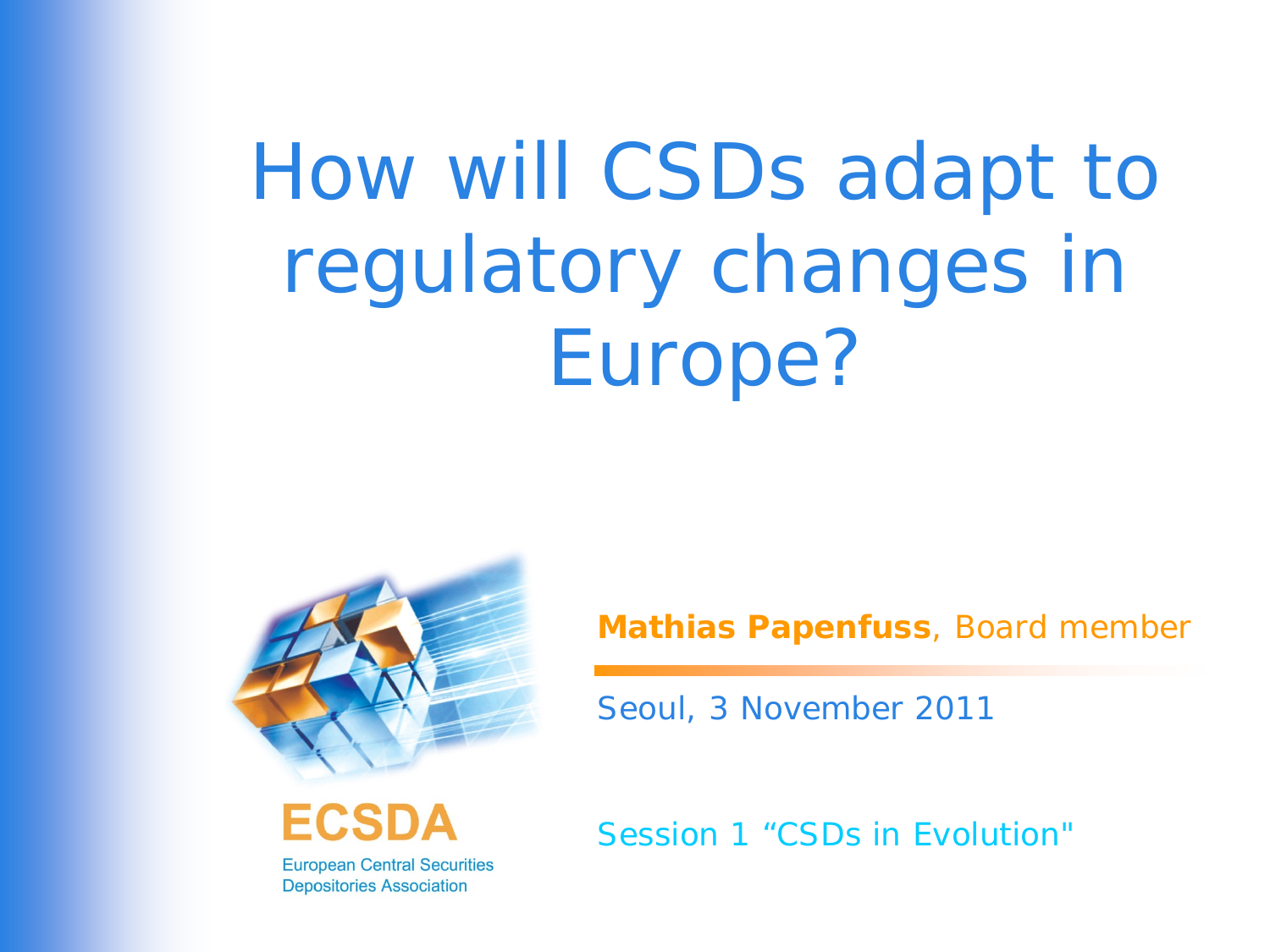



|                          | Regulation as driver for change    |
|--------------------------|------------------------------------|
| $\overline{2}$           | Upcoming EU legislation on CSDs    |
| 3                        | <b>ECSDA's collective response</b> |
| $\overline{\mathcal{A}}$ | Likely impact on CSDs              |
| 5                        | Conclusion                         |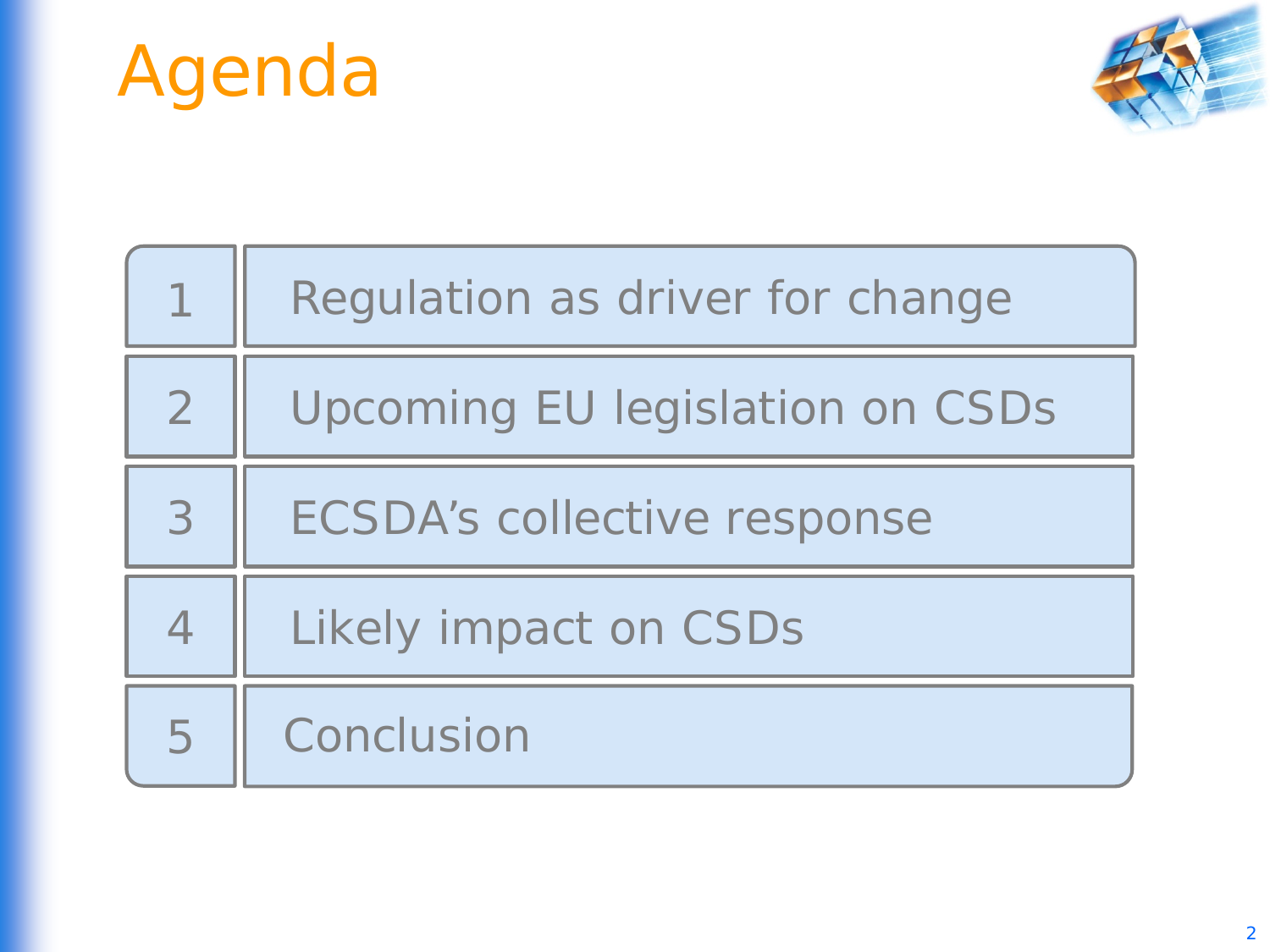



| 41             | <b>Regulation as driver for change</b> |
|----------------|----------------------------------------|
| $\overline{2}$ | <b>Upcoming EU legislation on CSDs</b> |
| 3              | <b>ECSDA's collective response</b>     |
| $\overline{4}$ | Likely impact on CSDs                  |
| 5              | Conclusion                             |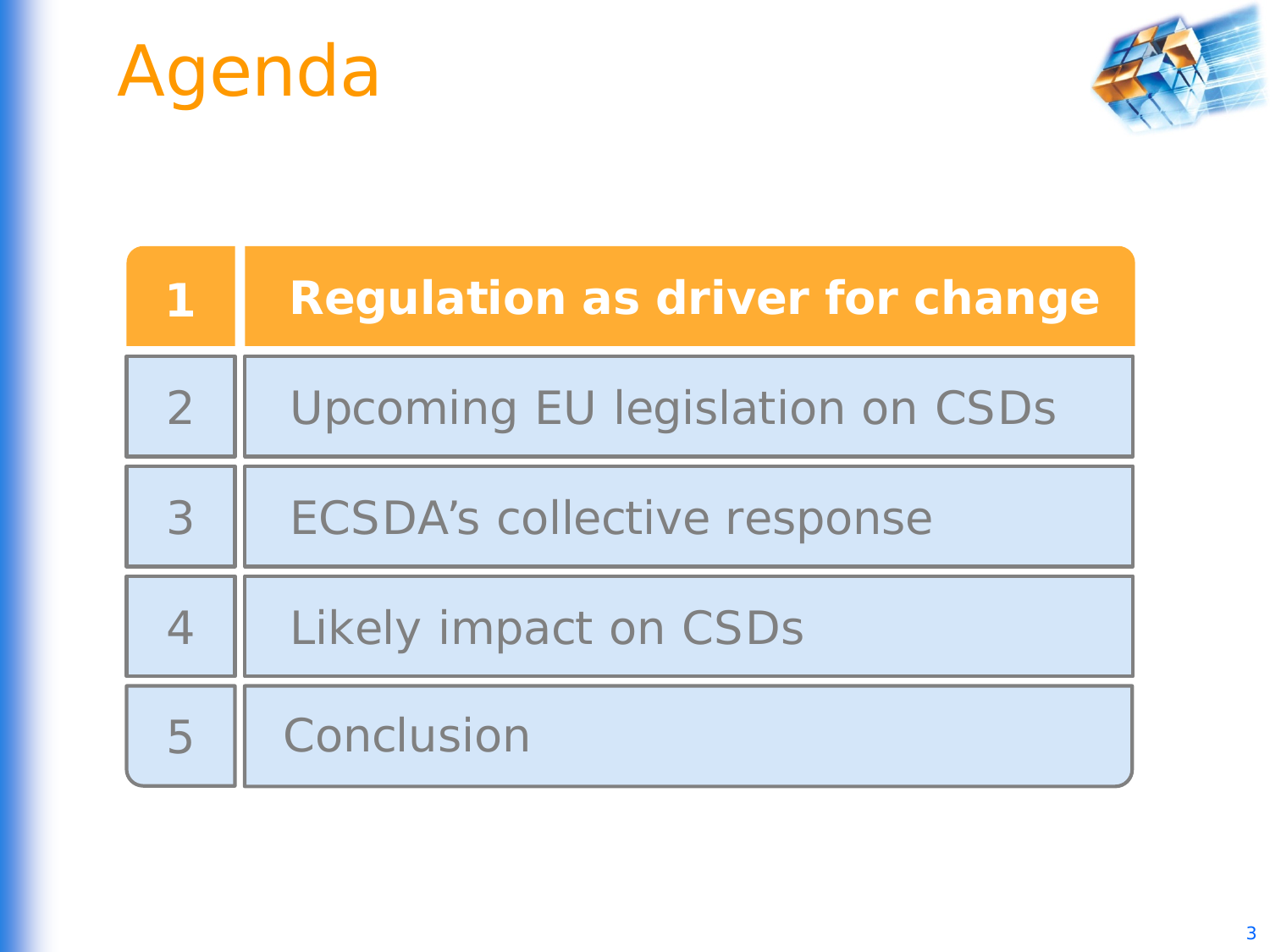# Regulatory overload



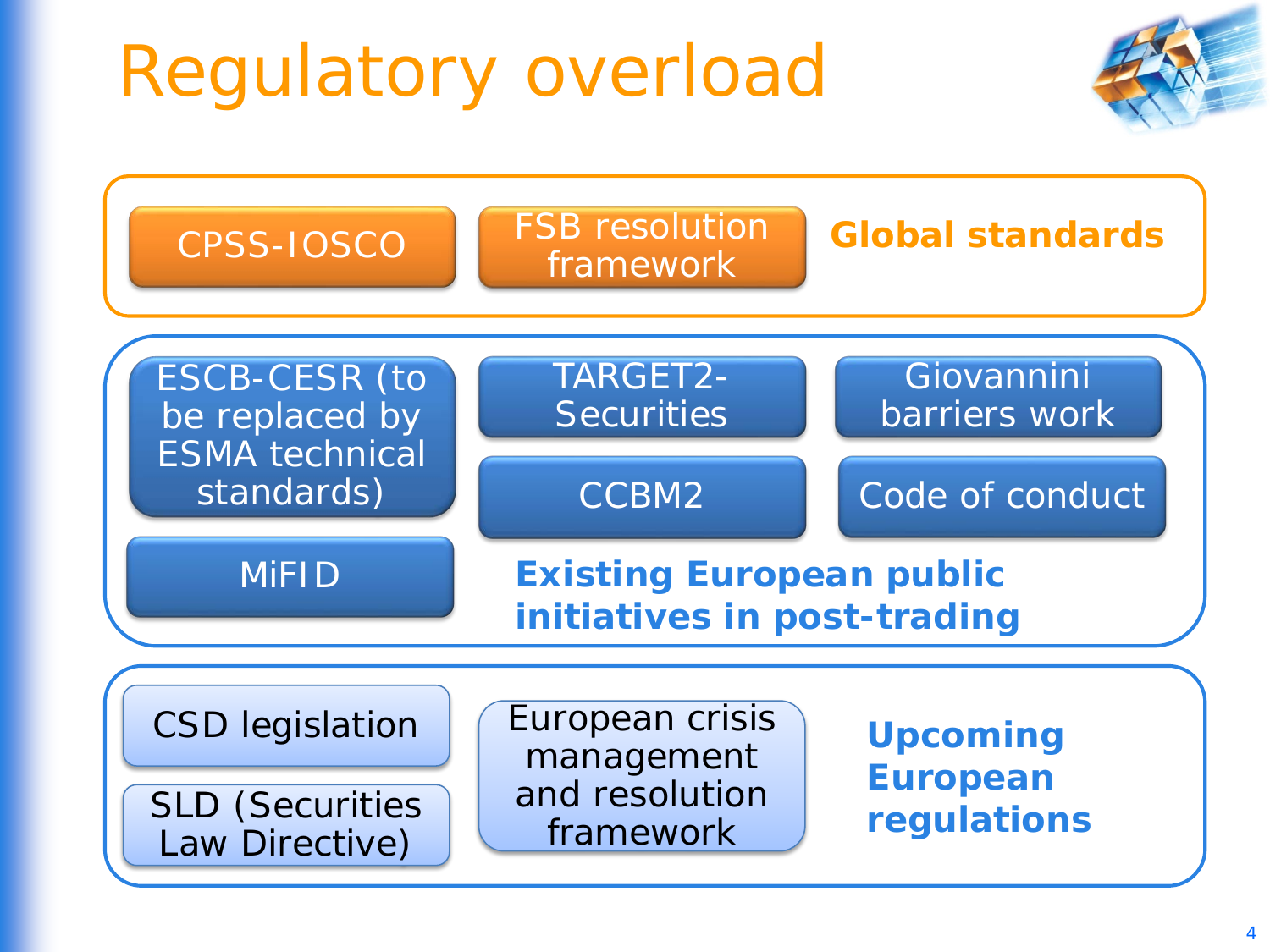# Objectives of regulation



- **Financial crisis > focus on safety and transparency** of infrastructures
	- Although CSDs proved resilient and are not part of G20 agenda, EU Commission decided to legislate
- **IF In practice however, most existing & future regulatory** initiatives pursue **various competing objectives:**

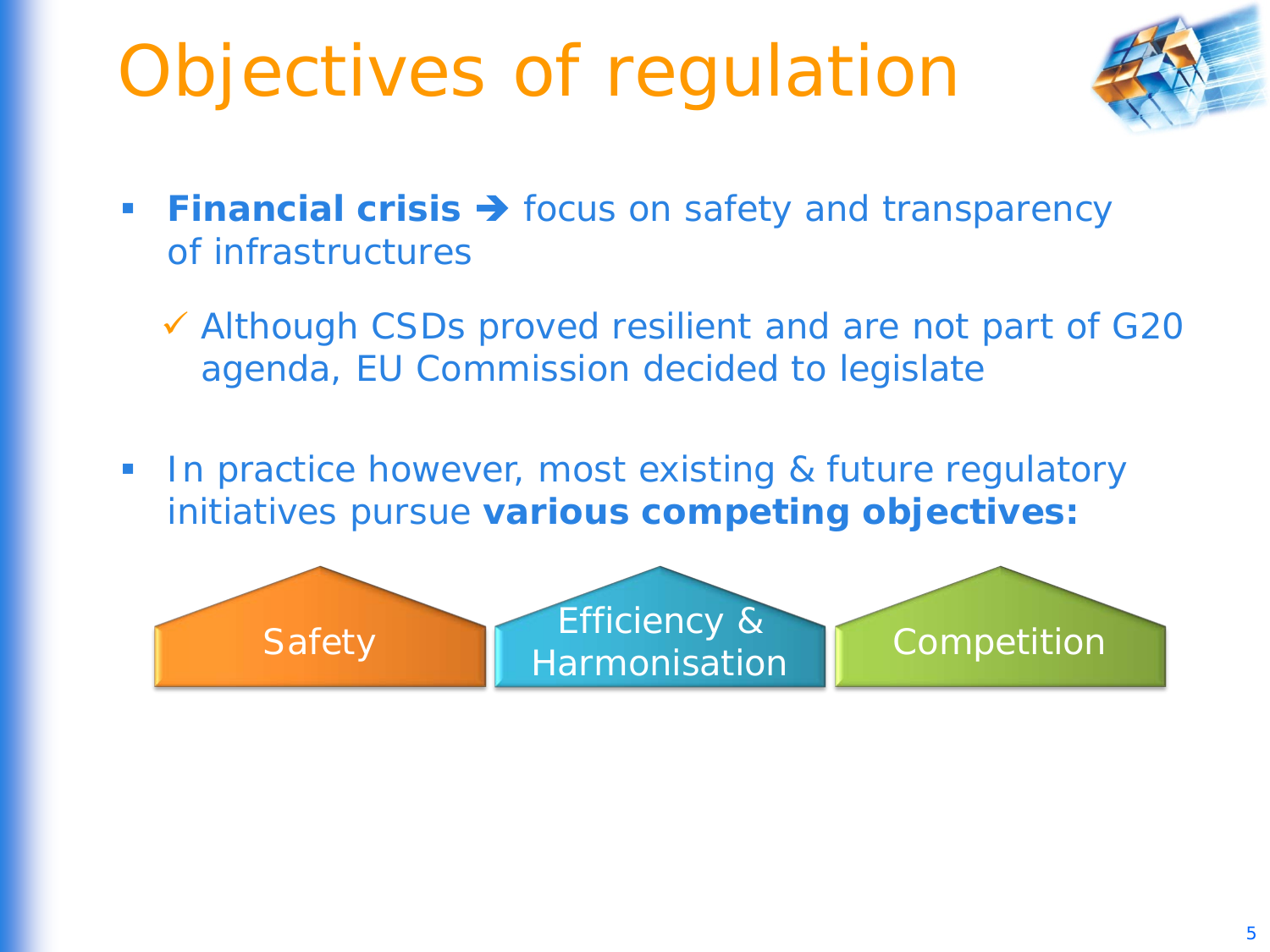



|                | Regulation as driver for change        |
|----------------|----------------------------------------|
| $\overline{2}$ | <b>Upcoming EU legislation on CSDs</b> |
| 3              | <b>ECSDA's collective response</b>     |
| $\overline{4}$ | Likely impact on CSDs                  |
| 5              | Conclusion                             |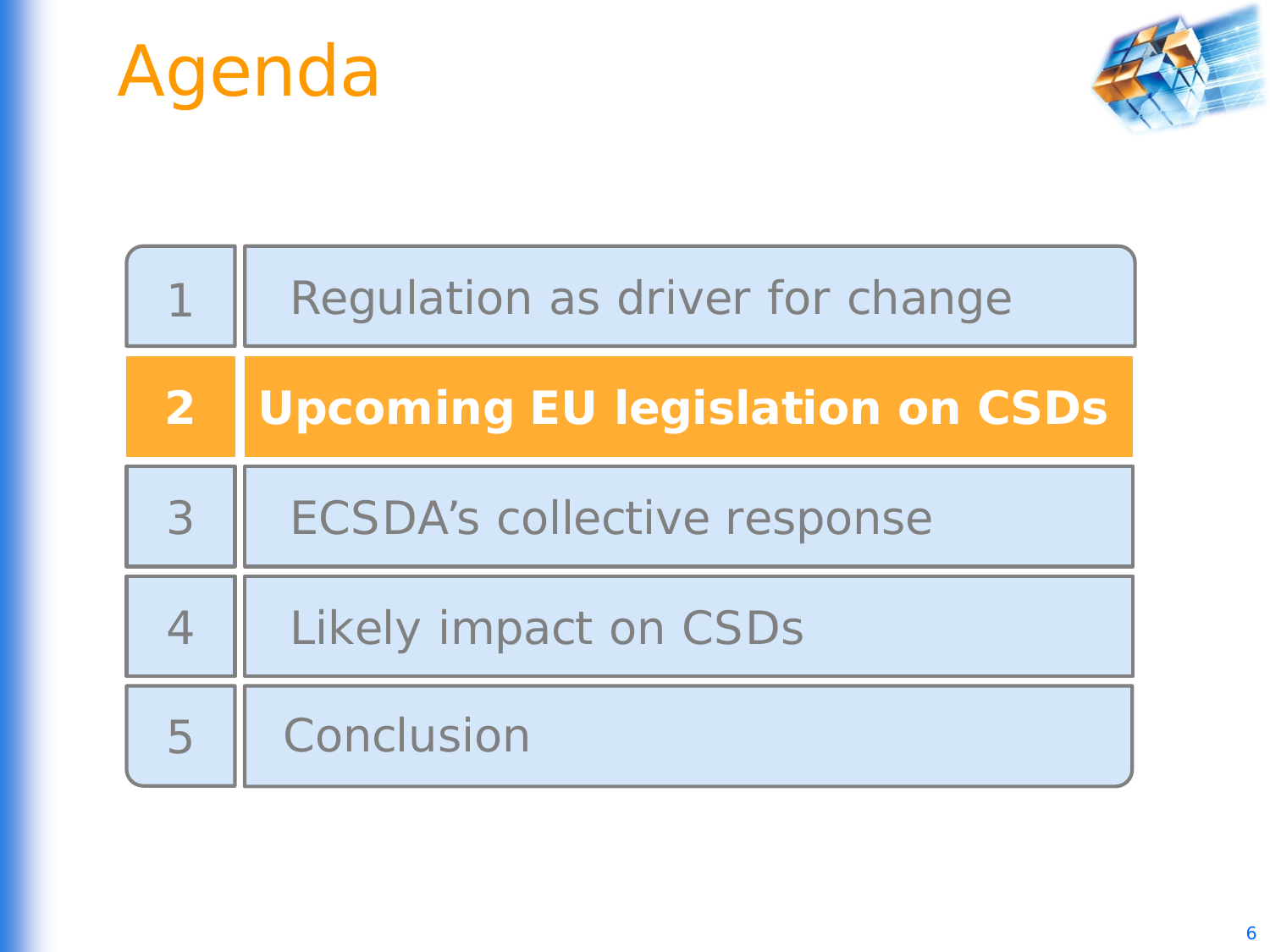# Legislation announced



**13 Jan. 2011**: Public consultation on CSD legislation and "certain aspects of securities settlement"



*Consultation paper gives an indication of the possible "building blocks" of future legislation*

- **1 March 2011**: More than 100 responses received
- **Nov. 2011 (?)**: European Commission to adopt official legislative proposal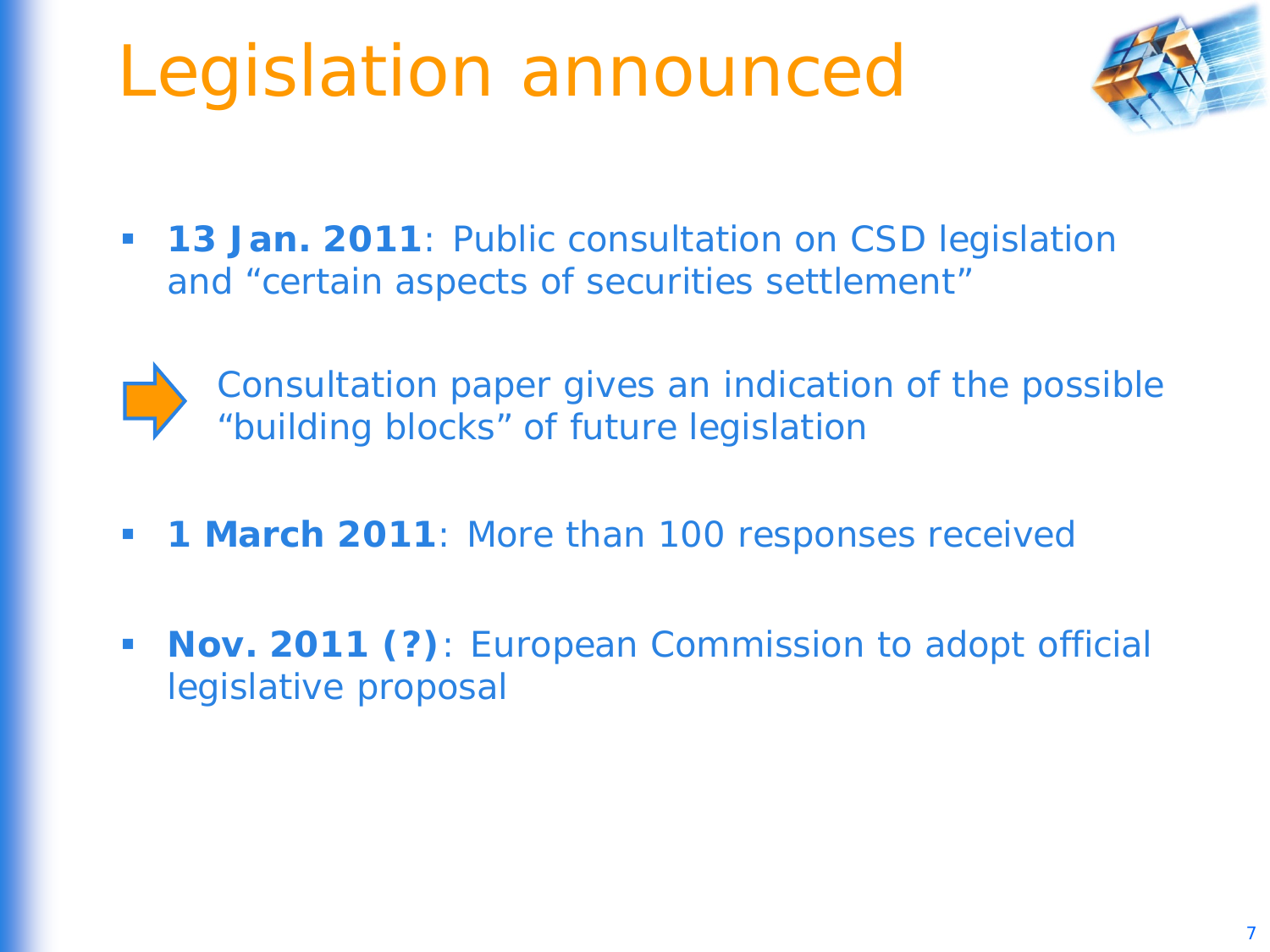# Main contents



Part 1: CSDs

- CSD services (definitions, licensing)
- Supervision & prudential requirements
- Access rights & interoperability

Part 2: Settlement process

- Harmonisation of settlement cycles
- Settlement discipline measures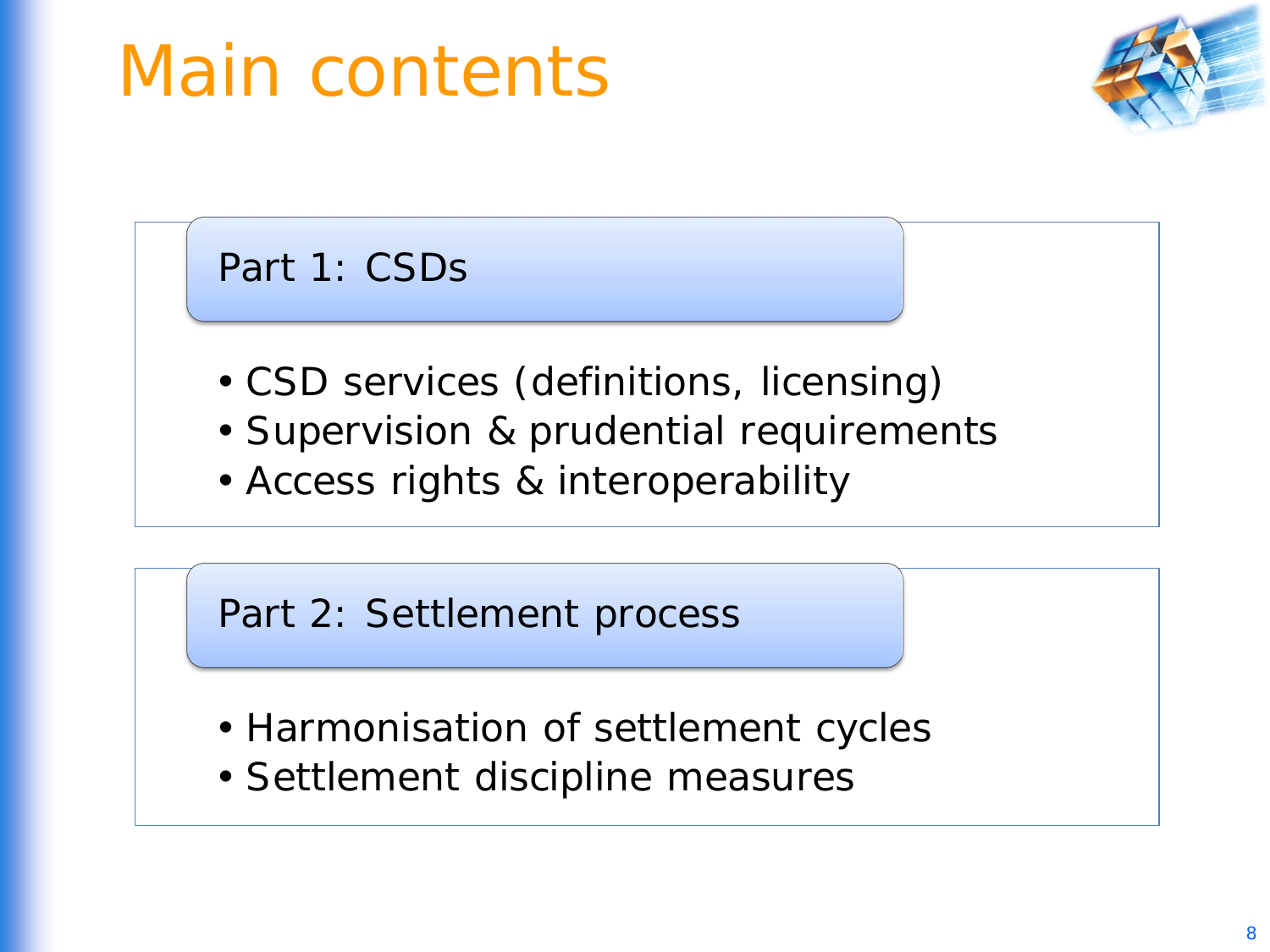### 1- CSD services



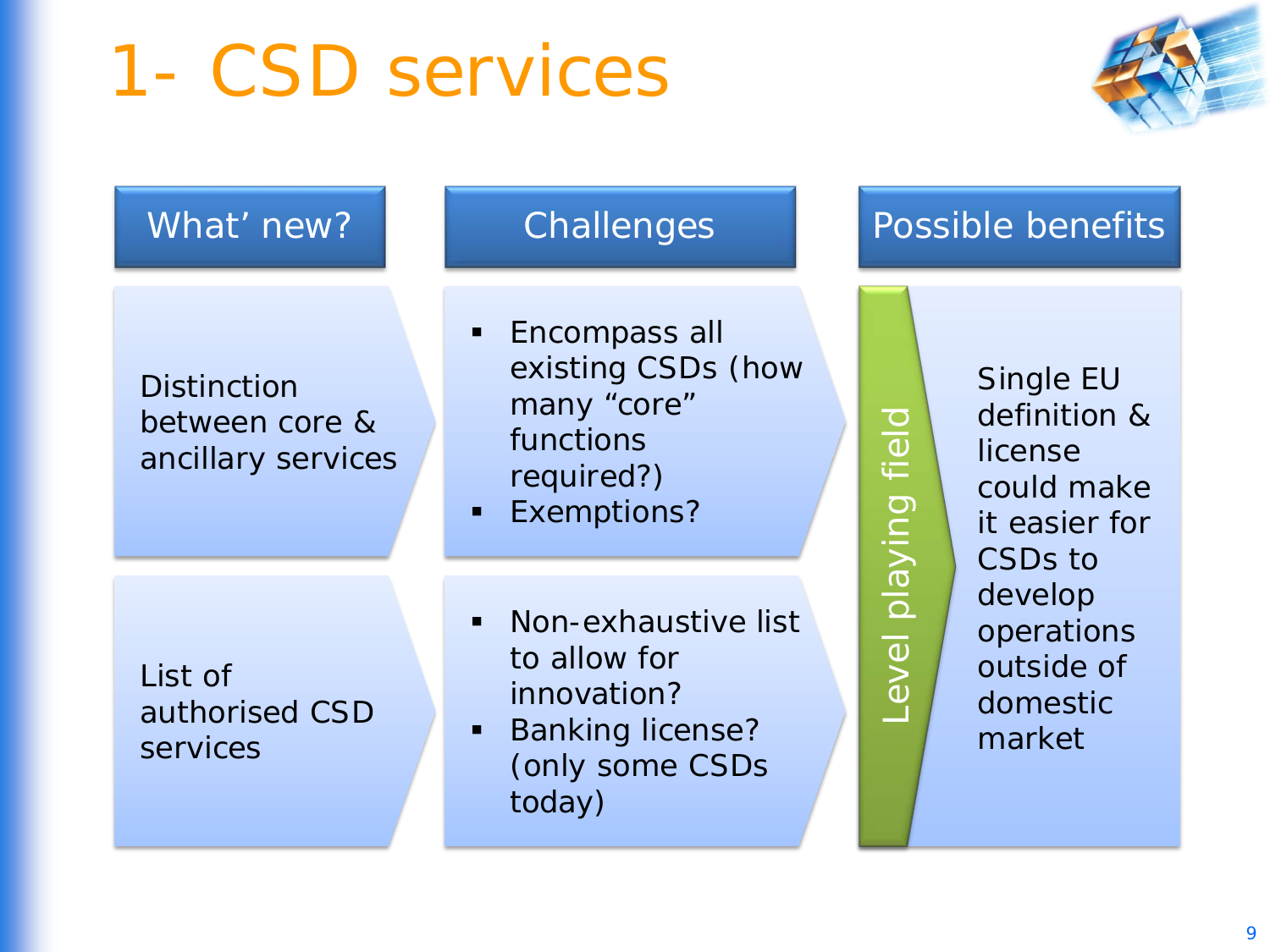# 2- Prudential supervision



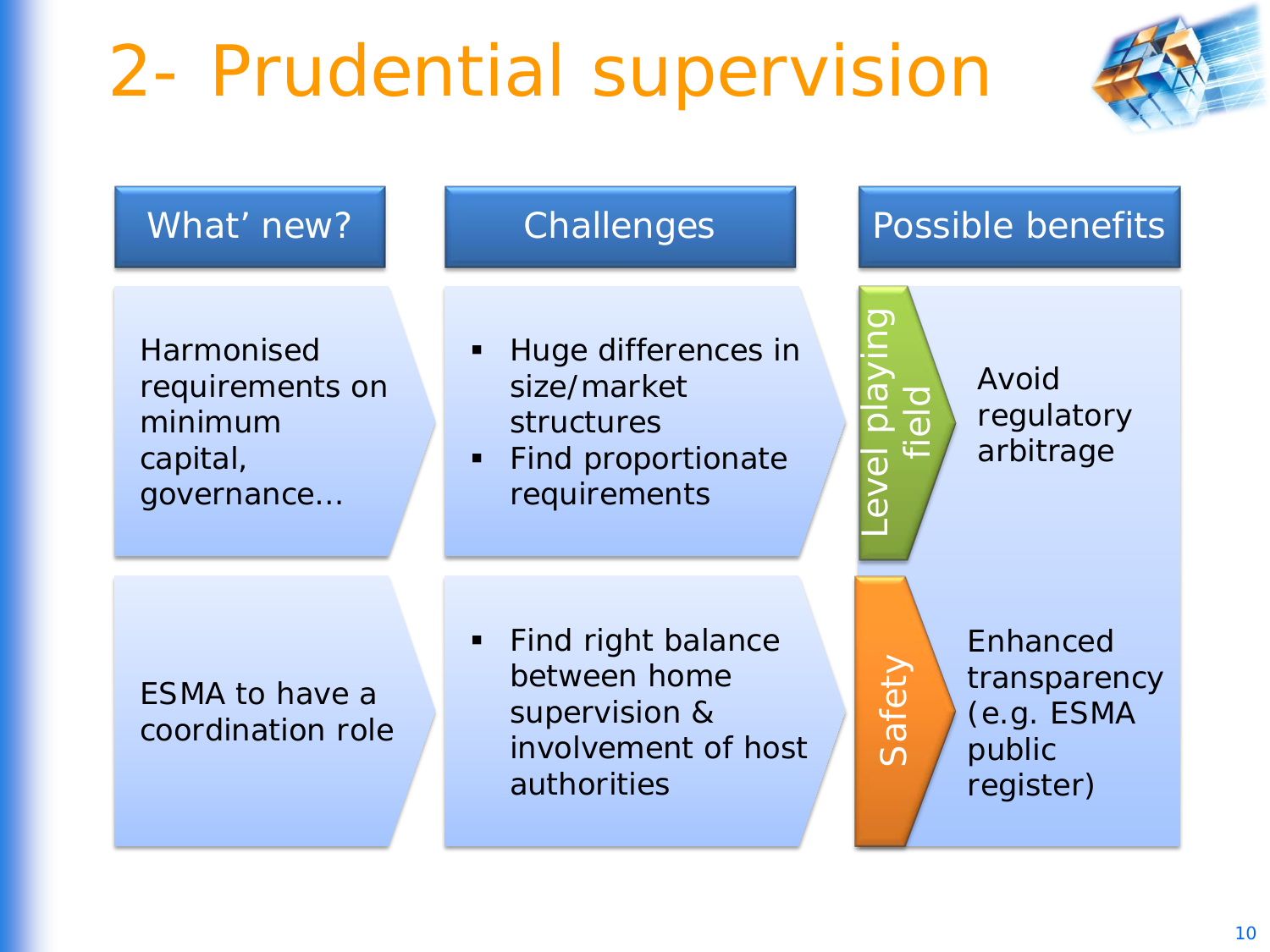# 3- Access & Interoperability



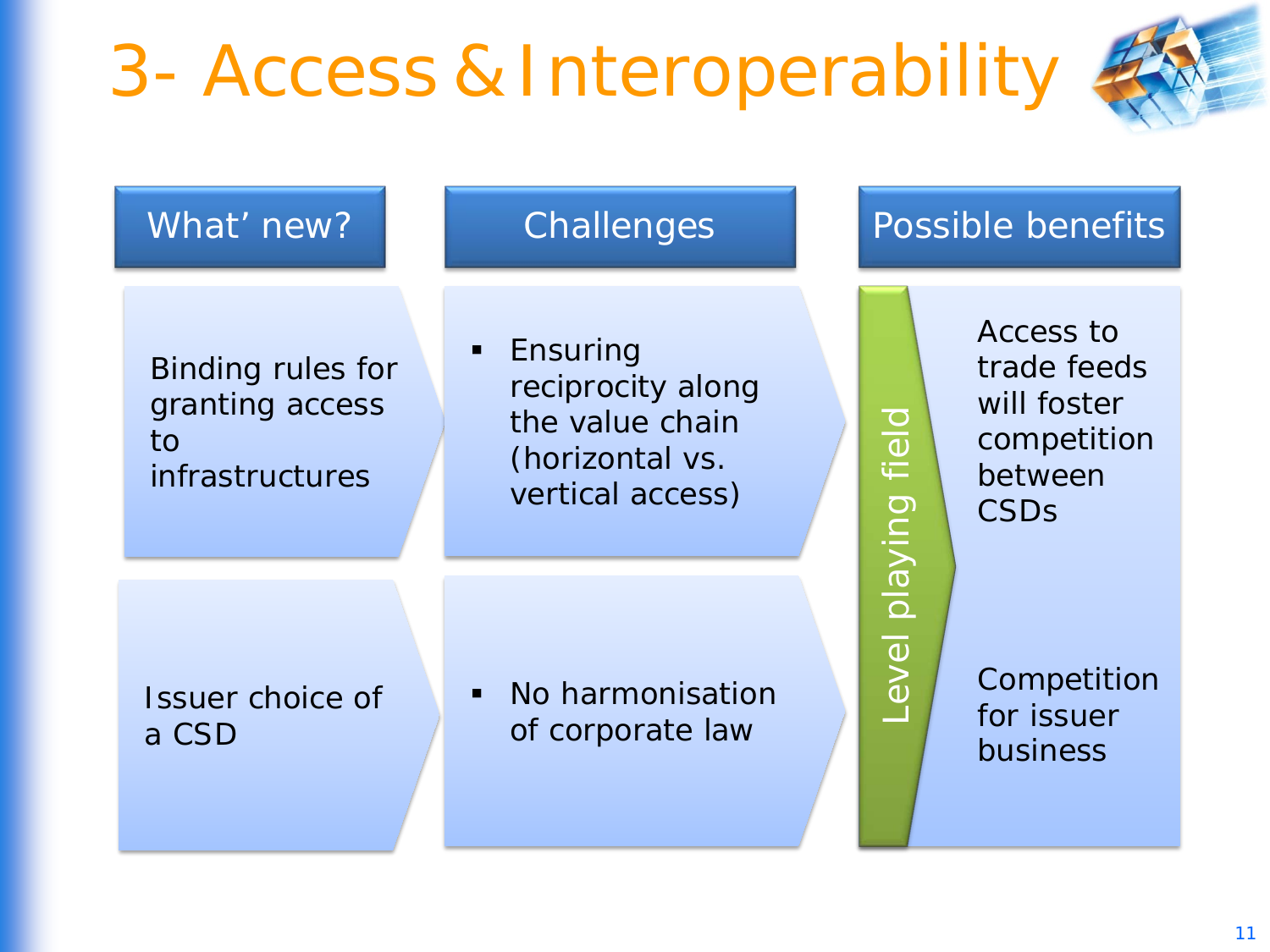# 4- Settlement process



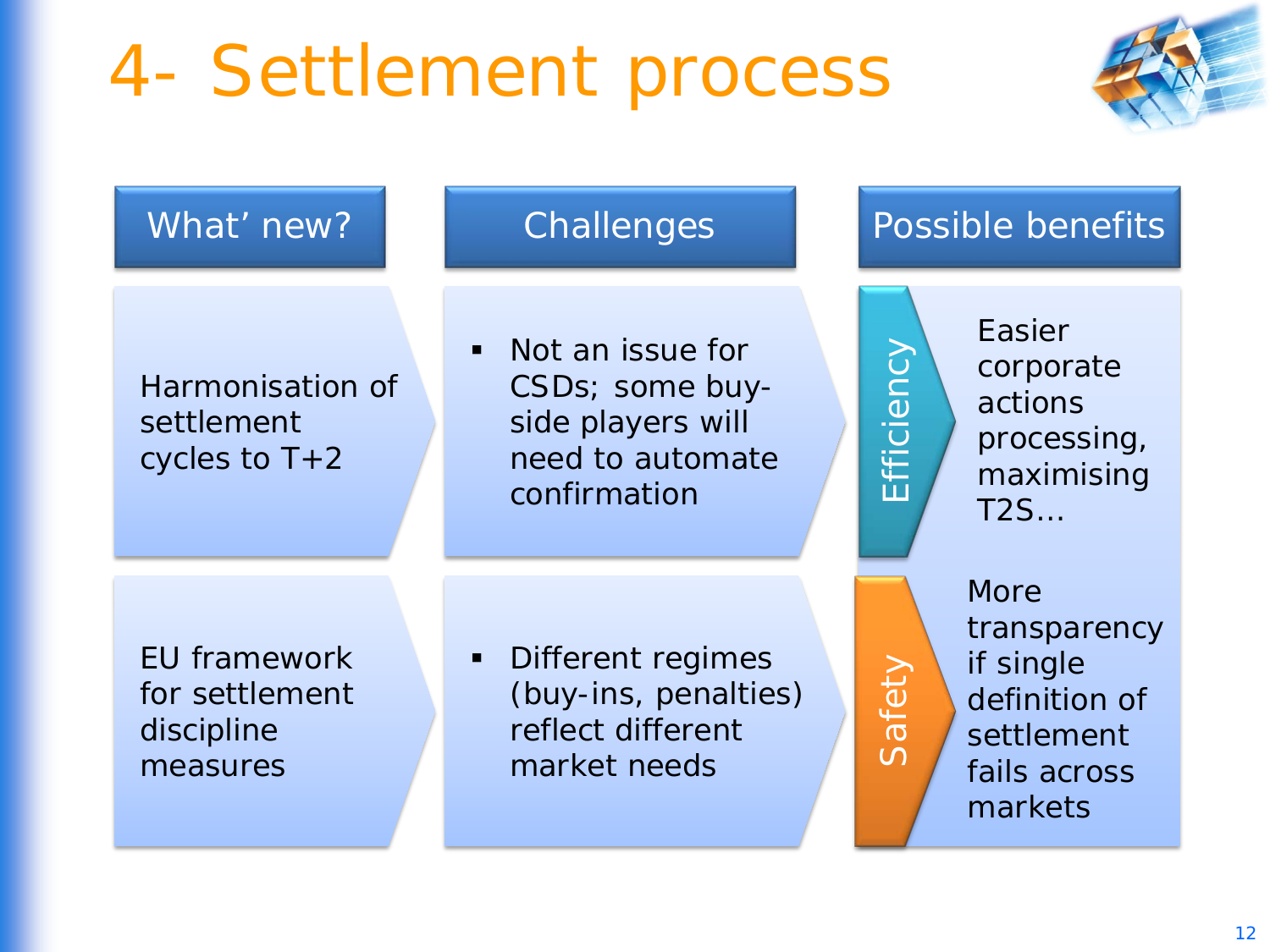



|                | Regulation as driver for change        |
|----------------|----------------------------------------|
| $\overline{2}$ | <b>Upcoming EU legislation on CSDs</b> |
|                |                                        |
| 3              | <b>ECSDA's collective response</b>     |
| $\overline{4}$ | Likely impact on CSDs                  |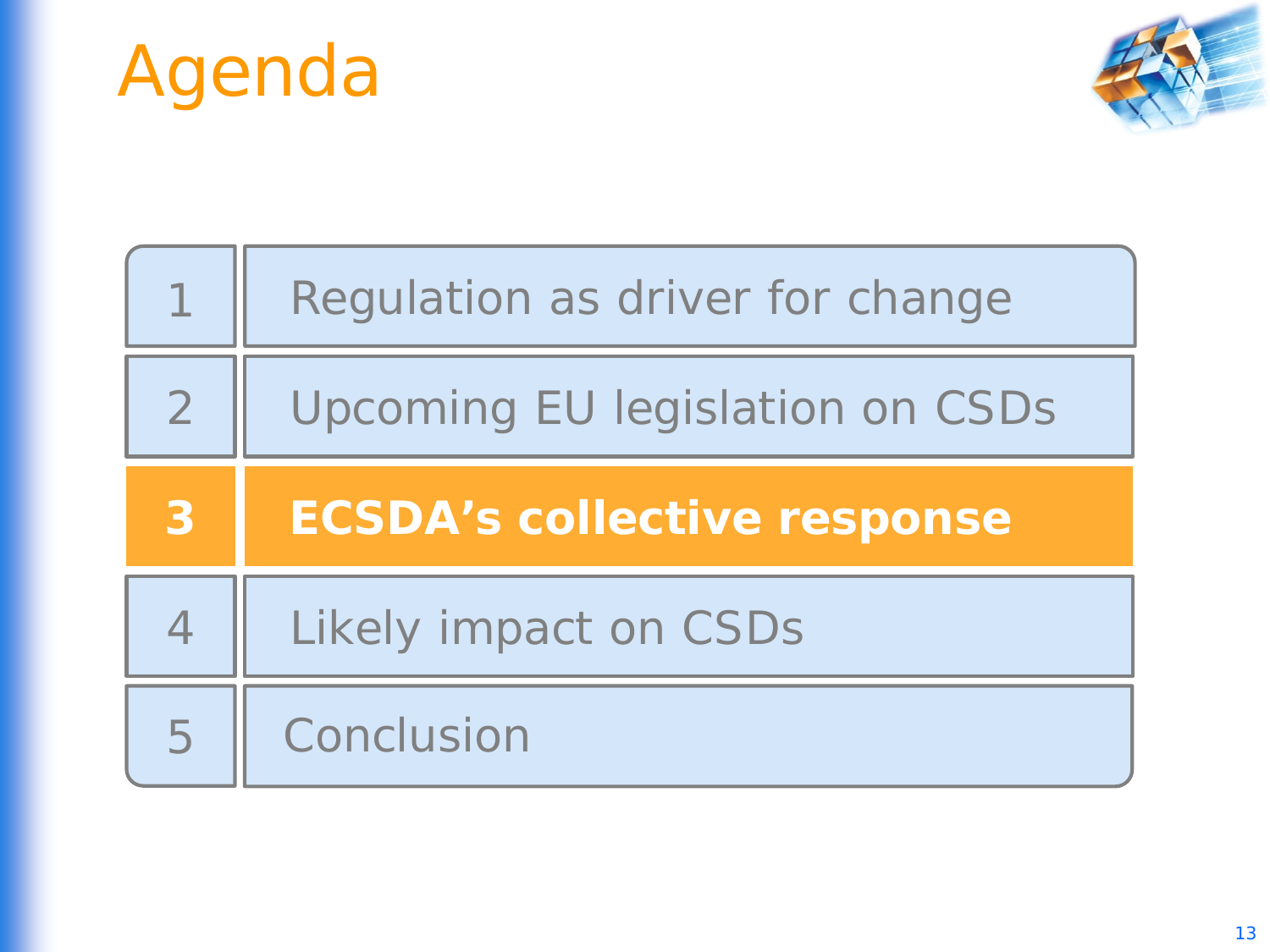#### ECSDA's response



- **Publication of a joint response** to the consultation by the 41 member (I)CSDs (1/03/2011):
	- Overall supportive: **need for binding rules**, e.g. to remove obstacles to efficient cross-border settlement
	- **Consistency across the value chain** will be very important (e.g. reciprocal access to trading & clearing)
	- **Consistency with international standards** (CPSS-IOSCO)
	- $\checkmark$  Harmonising prudential rules will benefit long-term safety and level playing field but **innovation must remain possible**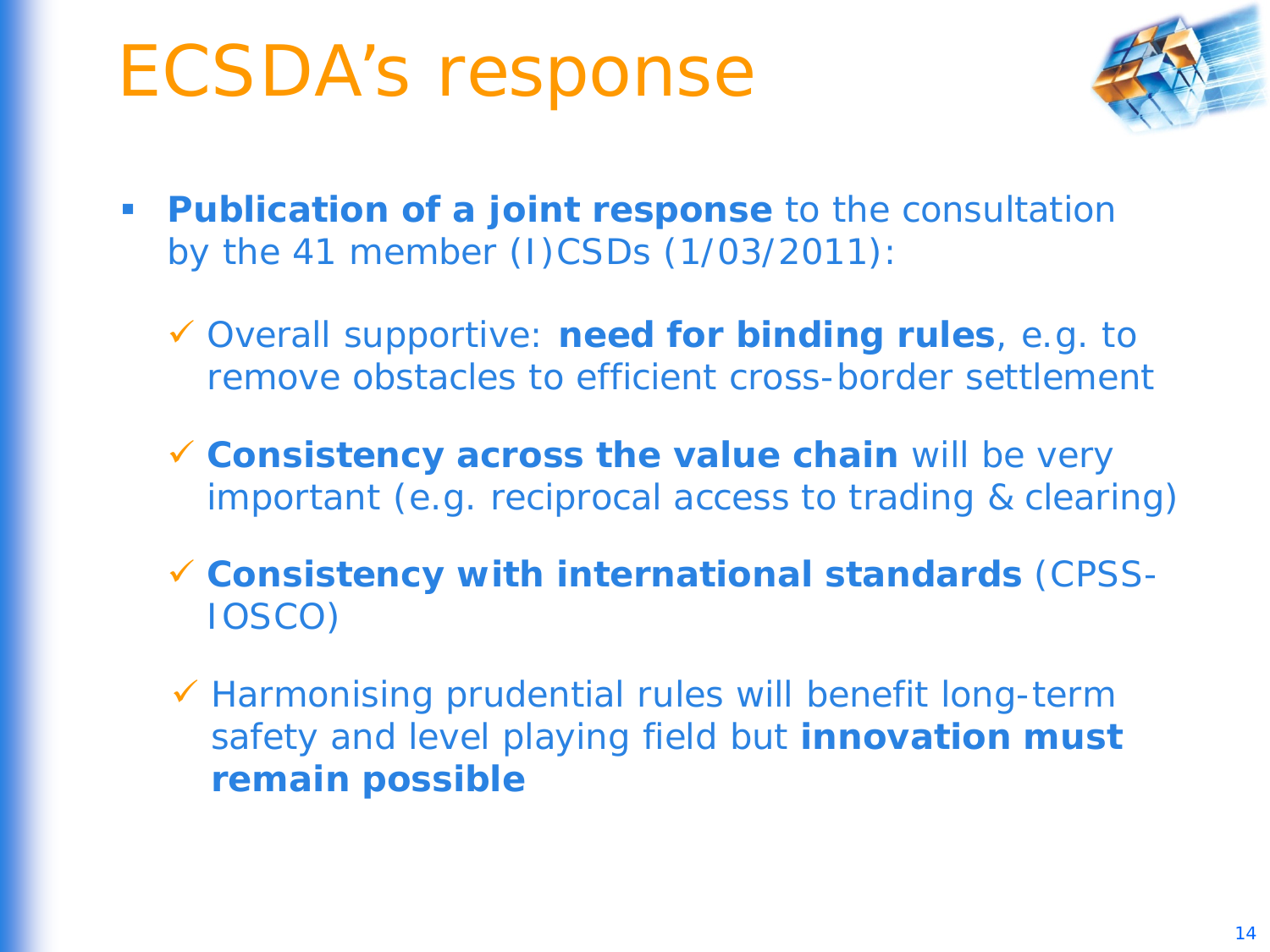### ECSDA's follow-up



- **Bilateral meetings with the EU Commission:** 3 expert meetings in Brussels before the summer
- **Meeting with the "EU Presidencies":** small delegation met with Finance Ministry in Hungary and Poland in 2011. Meetings will soon be organised with Denmark & Cyprus in 2012 (6-month presidency).
- **Press coverage/external communication:**
	- Articles by the Secretary General in specialised media
	- $\checkmark$  Participation of ECSDA representatives in post-trading conferences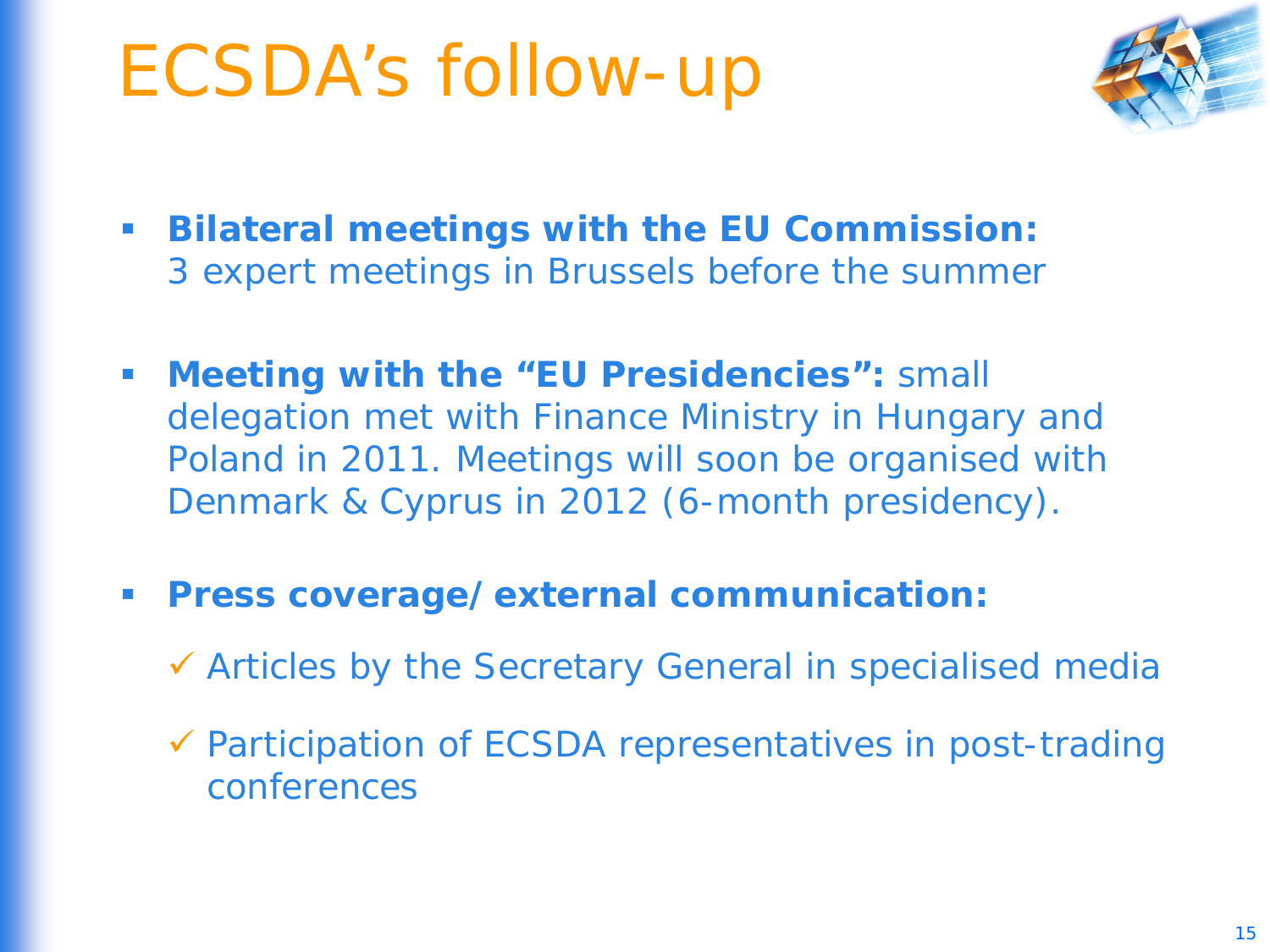



|                | Regulation as driver for change    |
|----------------|------------------------------------|
| $\overline{2}$ | Upcoming EU legislation on CSDs    |
| 3              | <b>ECSDA's collective response</b> |
| 4              | <b>Likely impact on CSDs</b>       |
| 5              | Conclusion                         |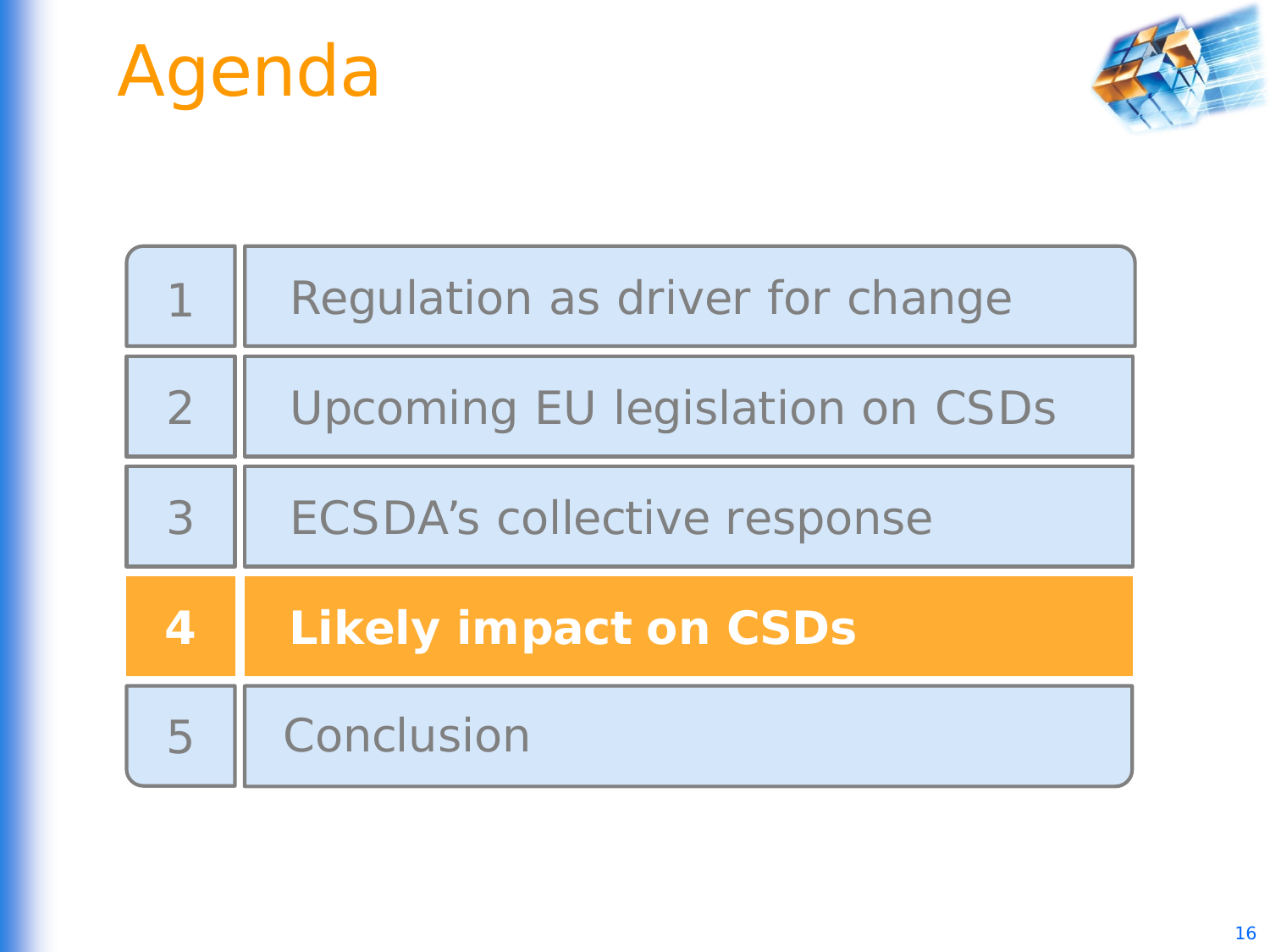#### Possible impact of legislation



- **IMPACT** assessment to be released together with draft EU legislation.
- Actual impact on CSDs will depend on final provisions  $\checkmark$  Regulation rather than directive?
- Most of all, it will depend on the **combined impact** of legislation & other initiatives (T2S, market harmonisation, consolidation etc.)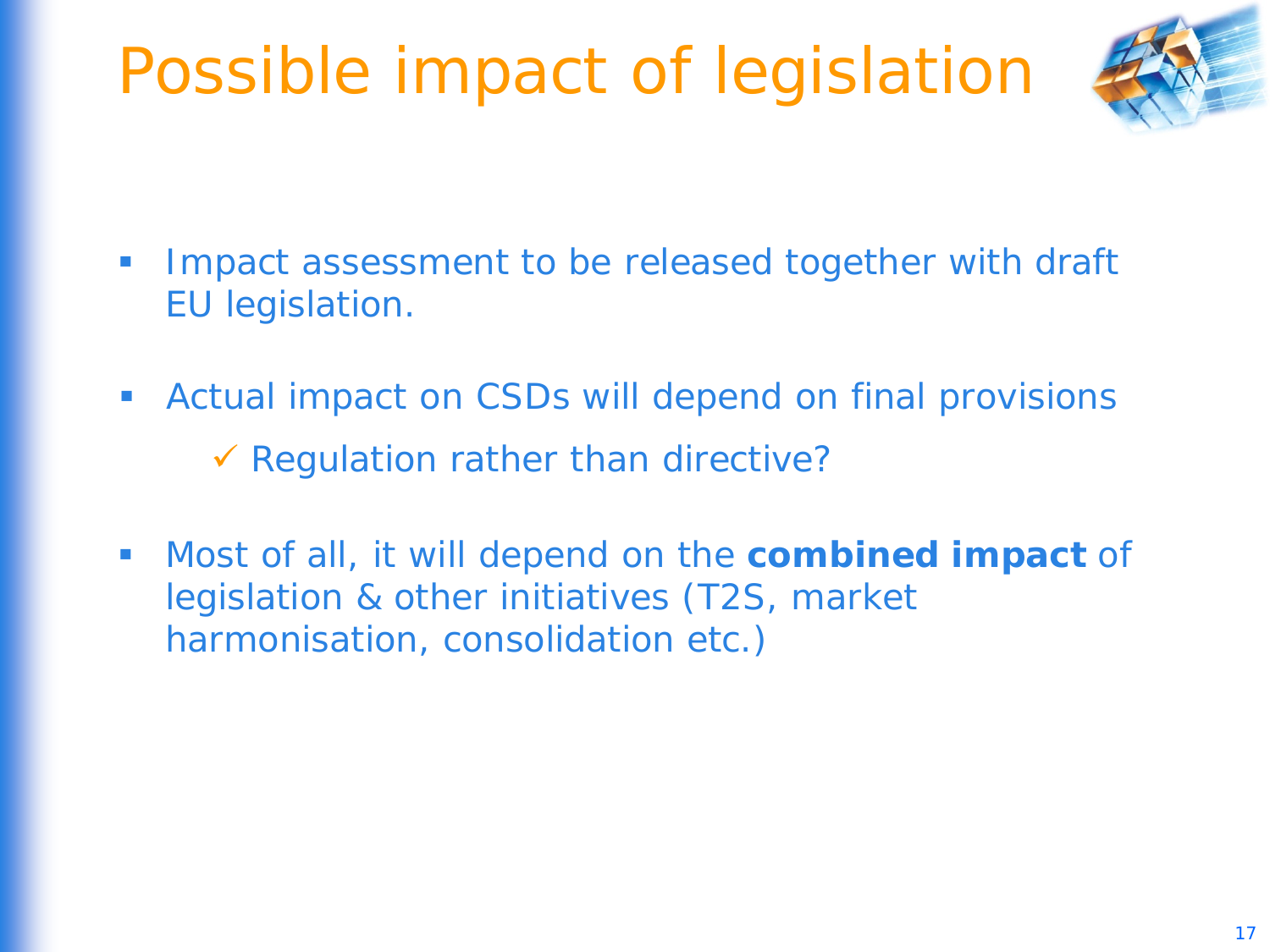#### Possible impact of legislation







#### **Opportunities**

- "Passport" for CSD services across the single market
- $\checkmark$  Access to non-domestic issuers
- $\checkmark$  Access rights to other infrastructures



- $\checkmark$  Too strict requirements might discourage use of **CSDs**
- $\checkmark$  Risk of hampering innovation
- Risk of inconsistency with global initiatives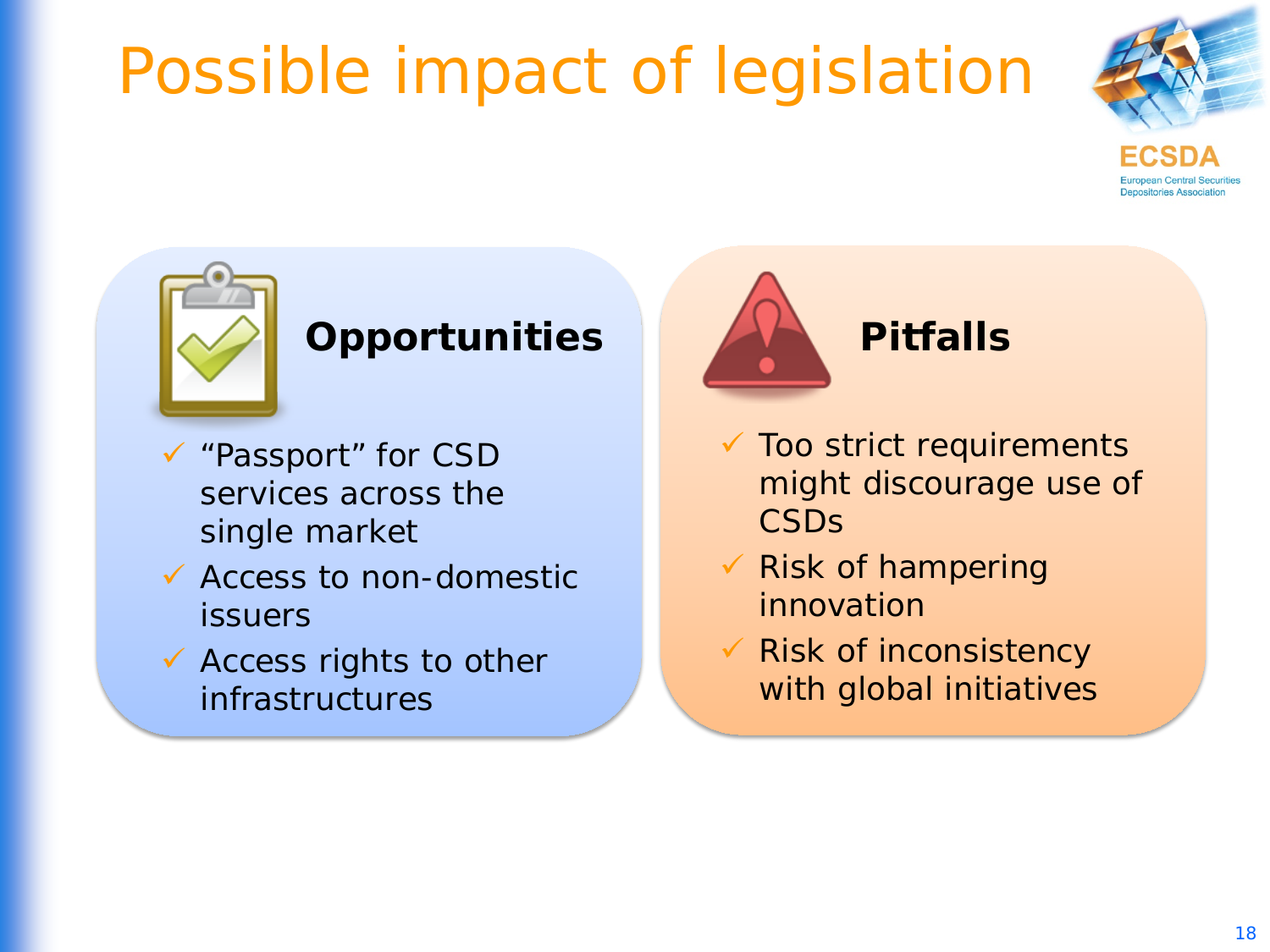



|                          | Regulation as driver for change        |
|--------------------------|----------------------------------------|
| $\overline{2}$           | <b>Upcoming EU legislation on CSDs</b> |
| 3                        | <b>ECSDA's collective response</b>     |
| $\overline{\mathcal{A}}$ | Likely impact on CSDs                  |
| 5                        | <b>Conclusion</b>                      |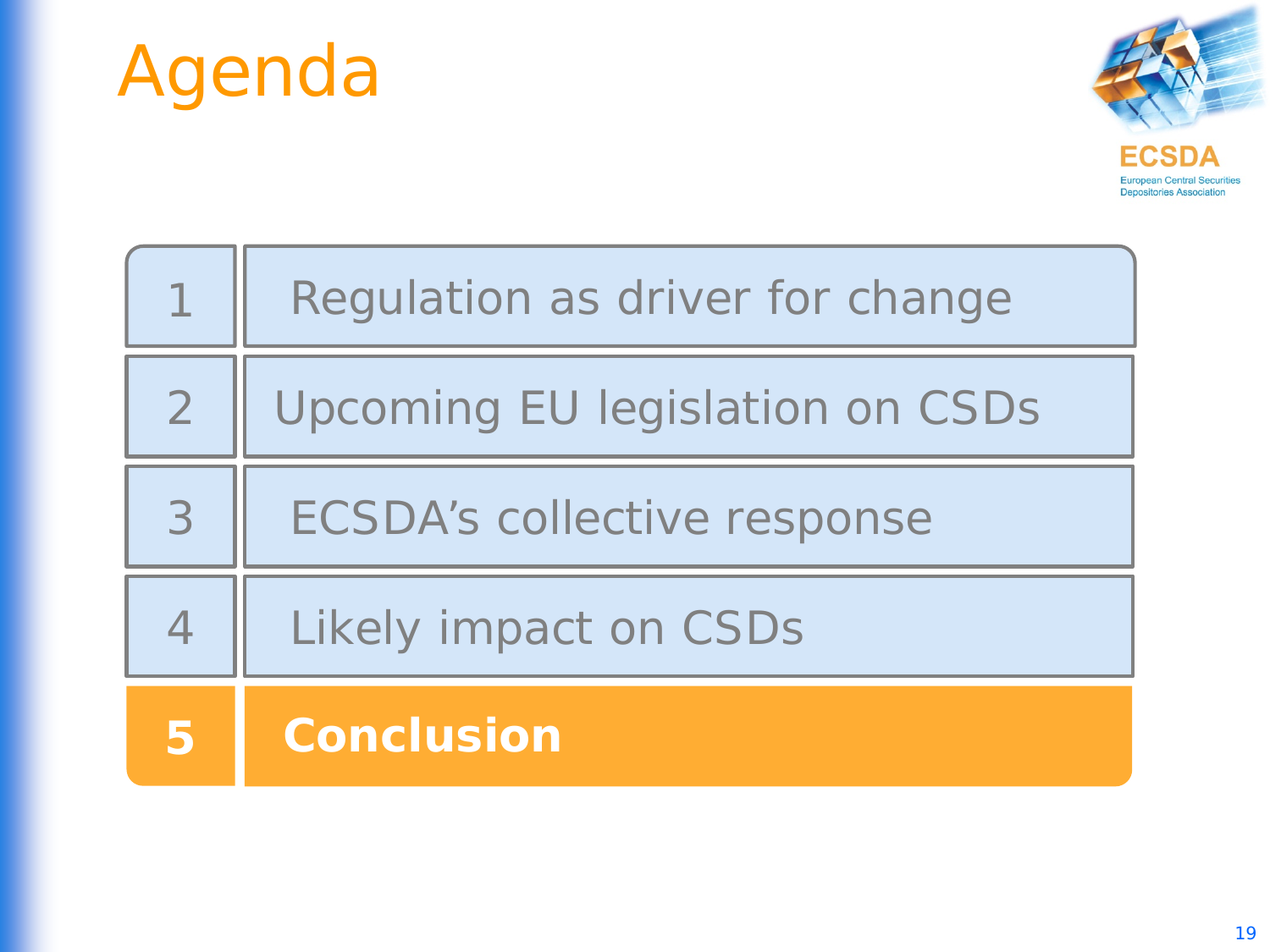**Nov.** EC adopts draft legislative proposal **By +/-Jan.**  Proposal goes to co-decision **End 2012 Political** agreement expected **End 2013/ Early 2014** ESMA Implementing measures **Early 2013** Entry into force after *OJ* publication **Sept. 2014** implementation **2011 2012 2013 2014**

### Timeline



T2S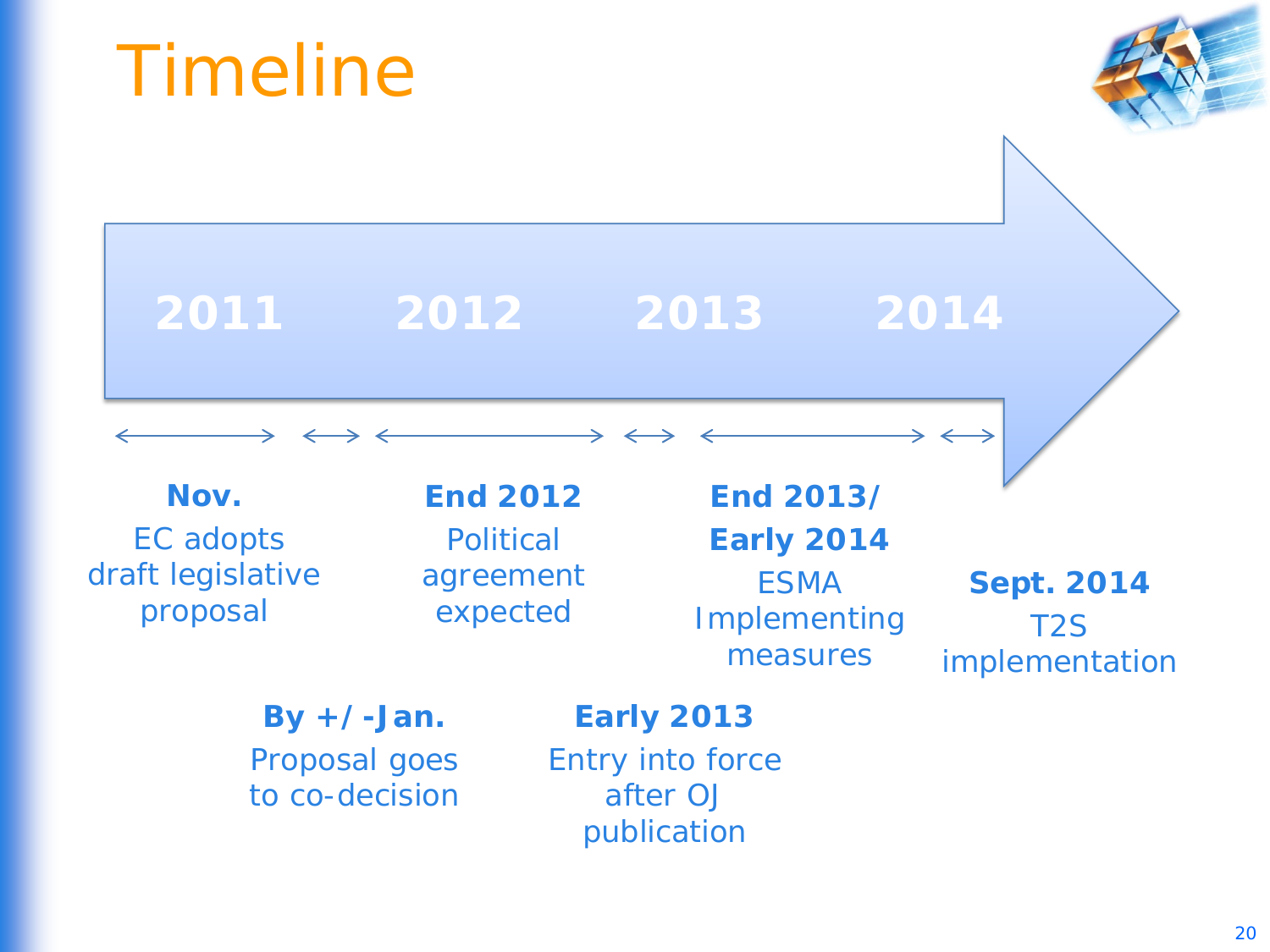#### Conclusion



 The evolution of the CSD industry in Europe will be driven to a large extent by regulatory developments

- The upcoming European regulation on CSDs might provide new opportunities for developing cross-border business WITHIN Europe.
- $\checkmark$  However if it contains too strict requirements it might restrict innovation and discourage the use of CSDs.

**ECSDA wants to ensure that European legislation is coherent with global initiatives and that it allows CSDs to continue to innovate in providing services which foster market-wide safety, efficiency & transparency.**